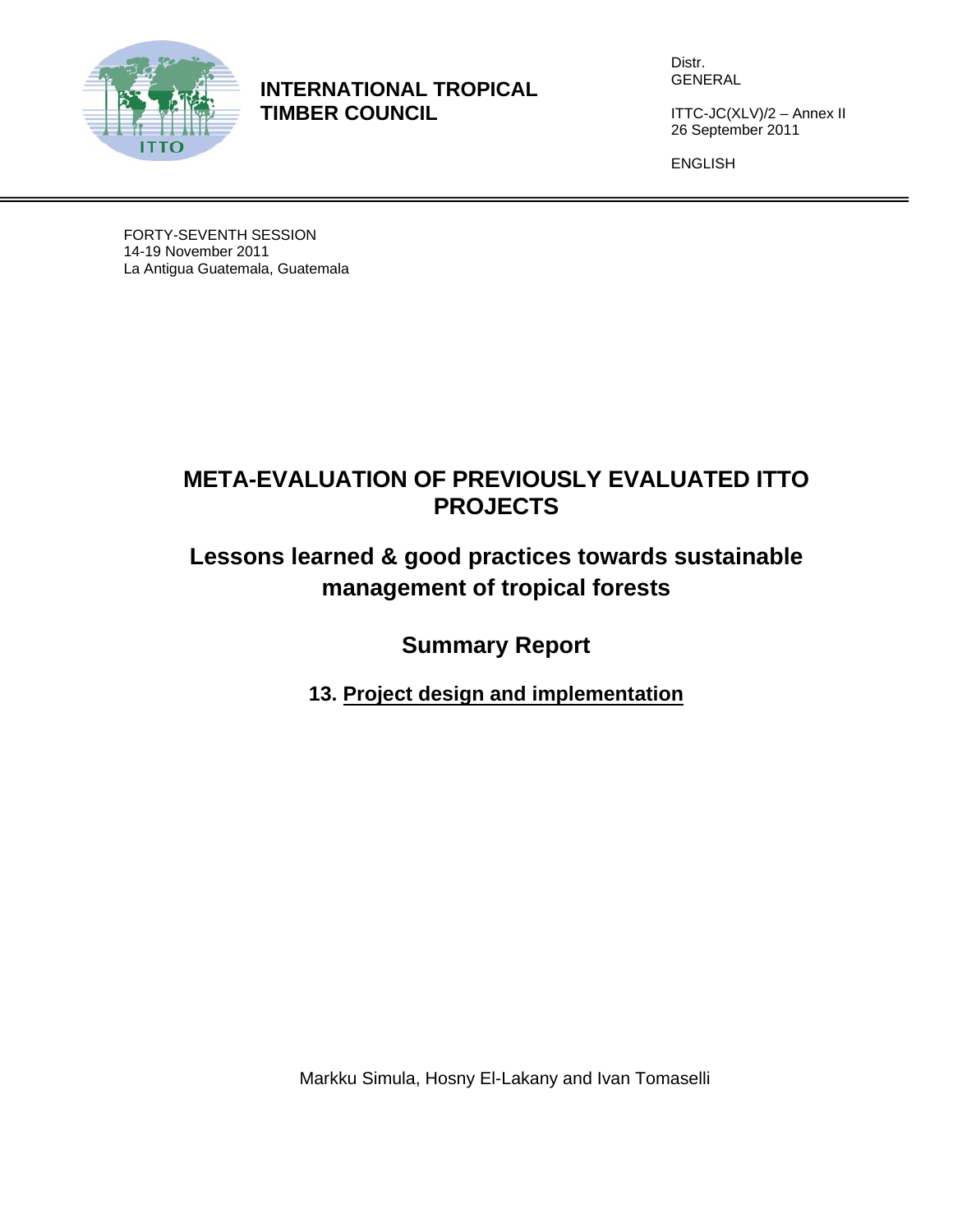## **THEMATIC SUMMARY REPORT No. 13**

## **PROJECT DESIGN AND IMPLEMENTATION**

## **1. INTRODUCTION**

Good project design is a critical factor for achieving objectives, achieving desired impacts which are sustainable over time, with lowest possible cost. Efficient implementation involving partners and relevant stakeholders is the other critical element of good projects. Executing agencies are on different levels with regard to their capacity to design and implement projects; some are relatively experienced with wellestablished management systems, others are weaker still in the early phases of their learning curve. The expost evaluations of ITTO projects have shown that both have scope for improvement independently from which particular problem needs to be solved through a project intervention.

This document summarizes the key issues, lessons learned and some good practices which tend to be common to projects on reforestation and forest management, forest industry and economic information and market intelligence. Some of the comments, observations and conclusions may seem very specific because they were drawn from a variety of projects. They are included however, because of their potential value for projects under preparation or being executed.

The ultimate objective of this summary is to help project formulators and implementers in designing and executing future ITTO projects. The summary is based on the review of 92 ex-post evaluation reports on projects implemented in Africa, Asia and Latin America. The reports of the Expert Panel on Project Appraisal have been also drawn on.

ITTO's Manual for project formulation (2007) remains the main guidance for how projects should be designed and proposals should be presented. This document provides valuable information which can be used for additional reference, as appropriate.

## **2. ISSUES**

## *Project design*

- In spite of improvements over time, the quality of project proposals remains a key issue. Weak proposals have long approval process with several revisions. They also tend to lead to problems in implementation due to inadequate planning.
- While ITTO projects are usually satisfactory with regard to their relevance and their implementation has been fairly effective, areas which especially need improvements include enhancing project impacts and sustainability. In particular, attention is needed to improve economic impacts, to address gender issues, to enhance social capital, and to empower forest communities.
- The contents of project proposals may meet the formal ITTO requirements but they often lack clarity on the problems to be solved, how objectives are related to them, and the project strategy for feasible solutions. This is particularly typical in field-level projects on community forestry and enterprises, restoration, plantations, and projects which involve several stakeholders.
- Project beneficiaries are not always clearly identified. Due consideration has not sometimes been given to the needs of ultimate beneficiaries while executing agencies have been presented as the primary beneficiaries of projects.
- Stakeholder involvement is often inadequate which results in weaknesses in project design, limited or no ownership of project activities and results, and limitations in project impacts and sustainability.
- In some areas related to field implementation, institutional strengthening and capacity building, projects may best contribute by providing low level support over the medium term rather than a one-time intensive heavy dose of support.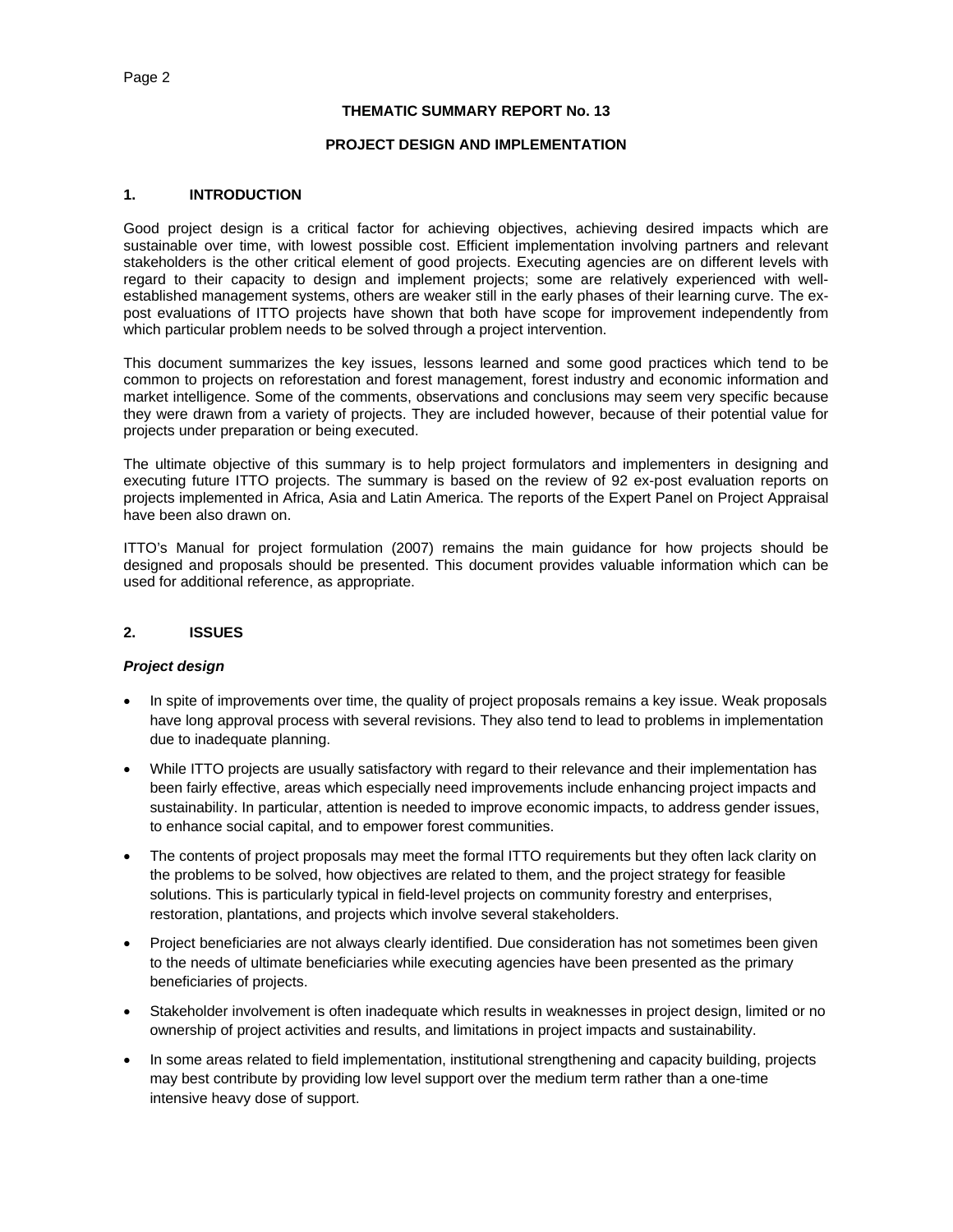- Possibilities for creating effective partnerships have not always been taken into account during the planning stage.
- Gender aspects are neither always sufficiently recognized in the project design phase, nor subsequently during project implementation. This is a critical area in which improvements are required.
- Economic and social sustainability appear to be the most problematic areas after the completion of projects.
- Exit strategies are generally weak and often focus on the continuation of the intervention through a follow-up second phase or another project which may not be forthcoming.
- The project development process is often neither transparent nor adequately documented.
- A project is sometimes designed or presented in a vacuum without considering or informing on other interventions in the same area or theme in the country.

## *Project implementation*

- Pro-active tools to improve project implementation such as mid-term review and evaluation have been rarely used.
- Project impacts often remain limited due to inadequate dissemination of results and lessons learned undermining the viability of the investment made.
- It has been difficult to adapt the project activities to changing conditions on the ground.
- Steering Committees have focused their work on the review of the progress in relation to the project work plan but many of them have not played an active role in foreseeing risks and mitigating them as well as removing other obstacles in project implementation.
- Frequent delays in project implementation are due to external and internal reasons often reducing the project's efficiency.

## **3. LESSONS LEARNED**

## *Project design*

- The problem to be solved is not always clearly defined. As the projects are time and resource-bound interventions, they need to be focused and their strategic contribution has remained unclear. Causes and effects are not often correctly identified, and therefore the project is unlikely to be successful in solving the core problem(s).
- Projects that have been closely targeted at specific substantive themes and achieving tangible results within the available resources and time period have good chances to succeed. Such projects are often technically oriented and can deliver the targeted verifiable impacts.
- Projects that have focused on problems in which a narrow project strategy is not deemed adequate easily become complex. Simultaneous interventions in more than one impact areas tend to increase risks and other problems during implementation. In these situations project design should be particularly carefully carried out based on adequate information and stakeholder consultations.
- The development objective to be contributed is often defined on such a general level (e.g. sustainable development or sustainable forest management) that assessment of to what extent the project will contribute to its achievement is not feasible.
- The project development process is often not transparent and inadequately documented. It may be unclear if the instigator was an external body, a stakeholder group which is experiencing specific problems, or other targeted direct beneficiaries.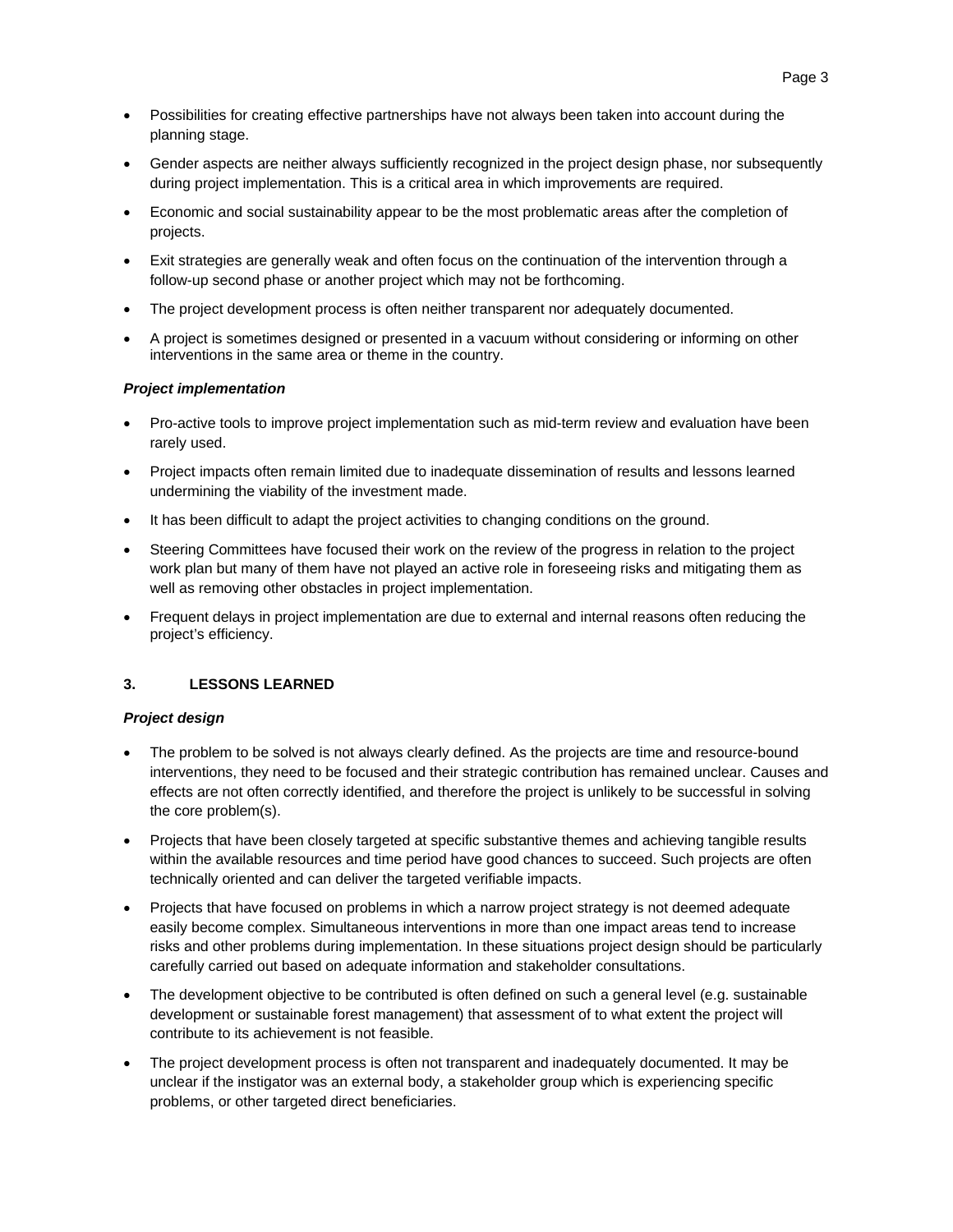## Page 4

- Matters which determine the strategic value of a project are not always explicitly addressed in project proposals. This has hampered efficient implementation and weakened the projects to effectively contribute to their respective objectives.
- Relevant development objectives, precise formulation of specific objectives and use of consistent terminology are important prerequisites for an unambiguous well understood project proposal.
- Use of a logical framework matrix (LFM) facilitates project design and contributes to coherence and transparency but is no guarantee for the consistency between activities, anticipated outputs and objectives.
- LFM appears to be considered more as a formal requirement for project proposals than a useful tool for ensuring consistency in the project design between objectives, outcomes, outputs, activities and inputs. LFM has sometimes been interpreted as a straightjacket without recognizing flexibility which is necessary for successful project implementation in changing conditions.
- Stakeholder consultation is needed for project design but it is often understood only as a formal requirement and applied in a top-down manner. The purpose is not only to provide inputs to project design but also to start building up ownership among stakeholders right from the formulation phase. In particular, supply-driven projects (e.g. institutional strengthening and science oriented projects) tend to overlook the importance of seriously involving stakeholders with the formulation of the project.
- Adequate identification of beneficiaries and their needs in the regional and international level projects may be missing, particularly if it is based on secondary information or stakeholder perceptions. The resulting project design tends to suffer from weak relevance to country situations, limited impacts and sustainability.
- Project design has not always considered other interventions in the same area or theme in the country and building up effective links for sharing of lessons learned and information generated.

## *Project implementation*

- Inconsistencies in the use of terminology for key concepts and terms can lead to problems in project implementation.
- Mobilizing the participation of local communities has allowed for dissemination of the importance of forests to the communities and enhanced their commitment to SFM.
- Project effectiveness can benefit from the involvement of several partners in implementation but it can increase complexity and there may be lack of clarity of responsibilities and allocation of resources. Expectations among partners from the design phase do not always correspond to the reality of the implementation phase.
- In field projects, site selection is often not optimal as related to accessibility, spatial linking of SFM and income generation activities, and using the project sites for demonstration and dissemination purposes.
- The limited achievements in community development are often due to lack of detailed prior project identification with the beneficiaries and lack of assessment of institutional capacity and needs in implementing such activities.
- Project implementation and effectiveness benefit from a combination of implementing agencies and organizations, which cover responsibility for national/regional policy formulation and implementation, research and science, and on the ground implementation.
- Developing and maintaining partnerships is an excellent concept to build up collaboration among stakeholders towards SFM. Operational partnerships tend to take time to establish which often needs a phased process. Transparency and effective communication between partners through a project is a key for smooth joint implementation and reduce unnecessary frictions. An NGO member is often a necessary partner for witnessing and providing international credibility, as well as specialist technical know-how.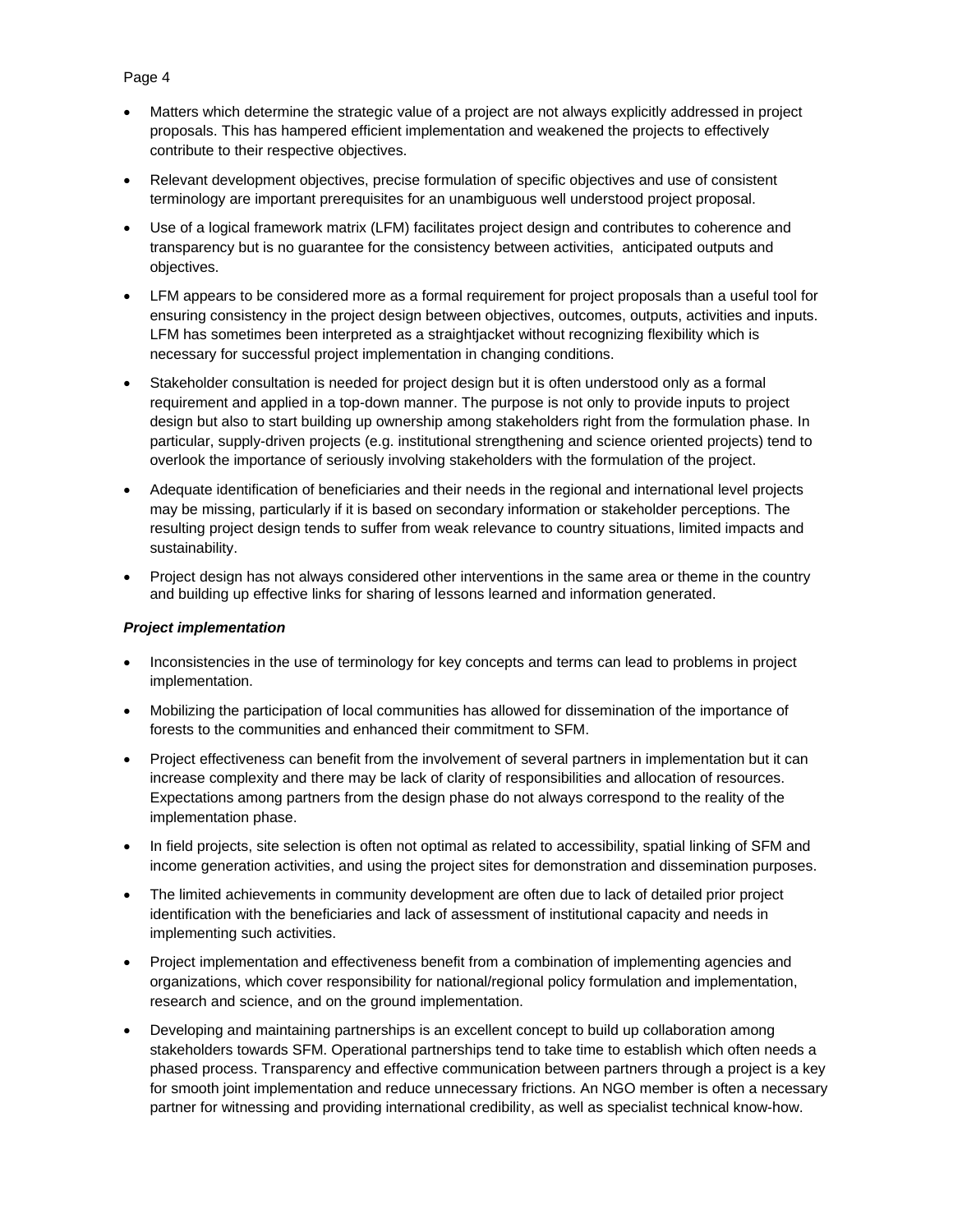- Due to changing operating conditions and accumulating experience during implementation, the adopted project strategy may have to be modified at the request of target beneficiaries. This can be crucial for efficiency, effectiveness and impacts of the project. Any modification of the strategy should be accompanied by necessary adjustments in the logical framework.
- Many projects have not developed or implemented a communication strategy representing a serious limitation for project impacts.
- Project staff turnover is a significant risk for implementation and needs to be minimized.
- Excessive reliance on use of external consultants hampers the uptake of their recommendations and this may affect the project's sustainability.
- Projects with duration longer than 3 to 4 years may benefit from a phased approach (division into two or more phases, which are separately submitted for approval and funding). Phased approach tends to minimize risks and builds up knowledge and capacity gradually while allowing for necessary adjustments in the proposal and budget for each follow-up phase.
- Exit strategy is essential for ensuring project sustainability but feasible options have not always been thought out before the completion of activities.

## **4. GOOD PRACTICES**

## *Project design*

- Natural forests represent an important resource for present and future generations especially when properly and sustainably managed. Forestland use needs to be guided by long-term objectives based on careful land use planning. Methods adopted should be environmentally sound, economically viable and socially acceptable.
- As part of the project development process preliminary surveys can help identify actors, their expectations and willingness to participate, as well as to explain the project's challenges and the rights and duties of everyone.
- When projects are aimed at addressing problems which require simultaneous interventions in several areas, project design needs adequate background information and stakeholder consultations. Preprojects or preliminary studies are often needed.
- The design of complex projects often require institutional strengthening for ensuring sustainability. Tight, clearly defined and realistic objectives are helpful in such situations.
- The design of ITTO projects can benefit from the practical lessons learned in previous projects. Demonstrating this strengthens the proposal.
- Integration and spatial linkage of activities and outputs among relevant other projects strengthen project proposals.
- Description of the design and implementation processes benefits from details on the involvement of stakeholders and the degree to which their ownership is perceived.
- Complex projects often require an adequate analysis of the institutional set-up of the Executing Agency.
- Dividing the project into successive phases can be made when it is deemed necessary. For phased projects, there should be a clearly articulated end of each phase and an evaluation before starting a new phase.
- Relevant monitoring criteria can be derived from the Logical Framework Matrix ensuring consistency between the set objectives and the expected outputs and outcomes.
- The purpose of LFM is not only to assure consistency of the project design but also to serve as an interactive planning tool.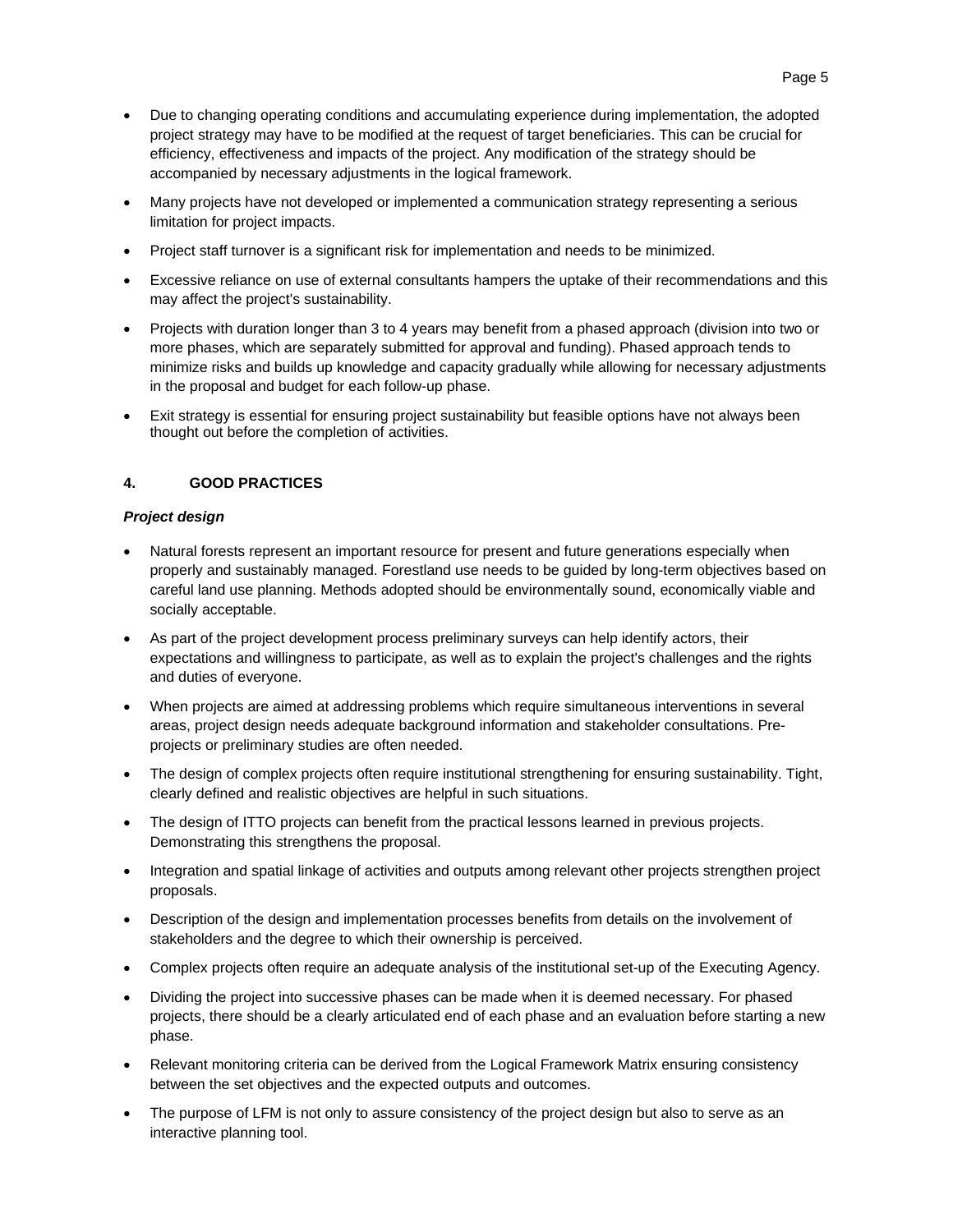## Page 6

- Good project design is based on full commitment and proactive participation from those actors who should play indispensable roles during later stages of the project or even after project completion.
- Realistic cost estimates of facilities and activities and the time required to achieve planned outputs contribute to good project design.
- Realistic exit strategies are needed already at the planning stage but they are often further revised when experience is accumulated during the implementation process.

## *Project implementation*

- Project start-up workshops/meetings with the participation of all stakeholders are a good tool for launching the implementation process.
- Project field sites selection based on representativeness and facilitated access would allow generalization of results and effective demonstration.
- For successful partnerships, clarity needs to be established on the roles and responsibilities of each partner prior to embarking on project implementation, including accountability and expected benefits.
- Establishing a conflict resolution mechanism in advance is a good practice to prevent and handle conflicts. A possibility to organize extraordinary project meetings is helpful when problems arise.
- Technical studies, manuals and lessons learned need effective dissemination both internally within the Executing Agency and externally to relevant government agencies, the private sector, forest communities and NGOs. The information is also useful for education and training institutions.
- Disseminating key information of the project's results through newspapers, journal articles and electronic and social media can be highly effective for generating broader awareness and impacts. A specific strategy for information dissemination to potential users can ensure systematic sharing of knowledge.
- Modern means of communication are useful for regularly keeping partners informed on the project progress. Overcoming eventual language barriers needs a due attention.
- Competence of project coordinators/leaders, consultants and national experts is important. Their Termsof-Reference and contracts should be specific in terms of the products and outcomes required, the duration of service, and the time frame for delivery of the products.
- The project strategy needs swift modification if there are important changes in operating conditions. Respective changes should be made in the LFM.
- Project Steering Committees (PSC) is primarily a decision-making body while serving as an information platform. PSCs should continuously assess the relevance of the project strategy for necessary adjustments, and actively participate in removing constraints in project implementation.
- Donors' attendance in PSC meetings contributes to good communication, not only on project implementation but also for sharing of the lessons learned. Their participation can also ensure that the lessons are communicated to policy levels, including ITTO itself.
- In addition to regular audits, occasional more complete financial assessments would facilitate implementation, including justification of budget items, improving accuracy of budget estimates, and promoting strong accountability.
- Competent project management teams built up at the start of the project enable smooth implementation. Managerial staff rotation should be minimized while other staff can be rotated in order to make use of their role in disseminating the knowledge and lessons learned in the project.
- Swift assignment of government staff to a project can ensure smooth project start-up.
- To mitigate the risks related to key staff turnover, the knowledge generated should be properly documented, key documents filed and secured, and other information on project implementation safely transferred in case there is a change in responsible personnel.